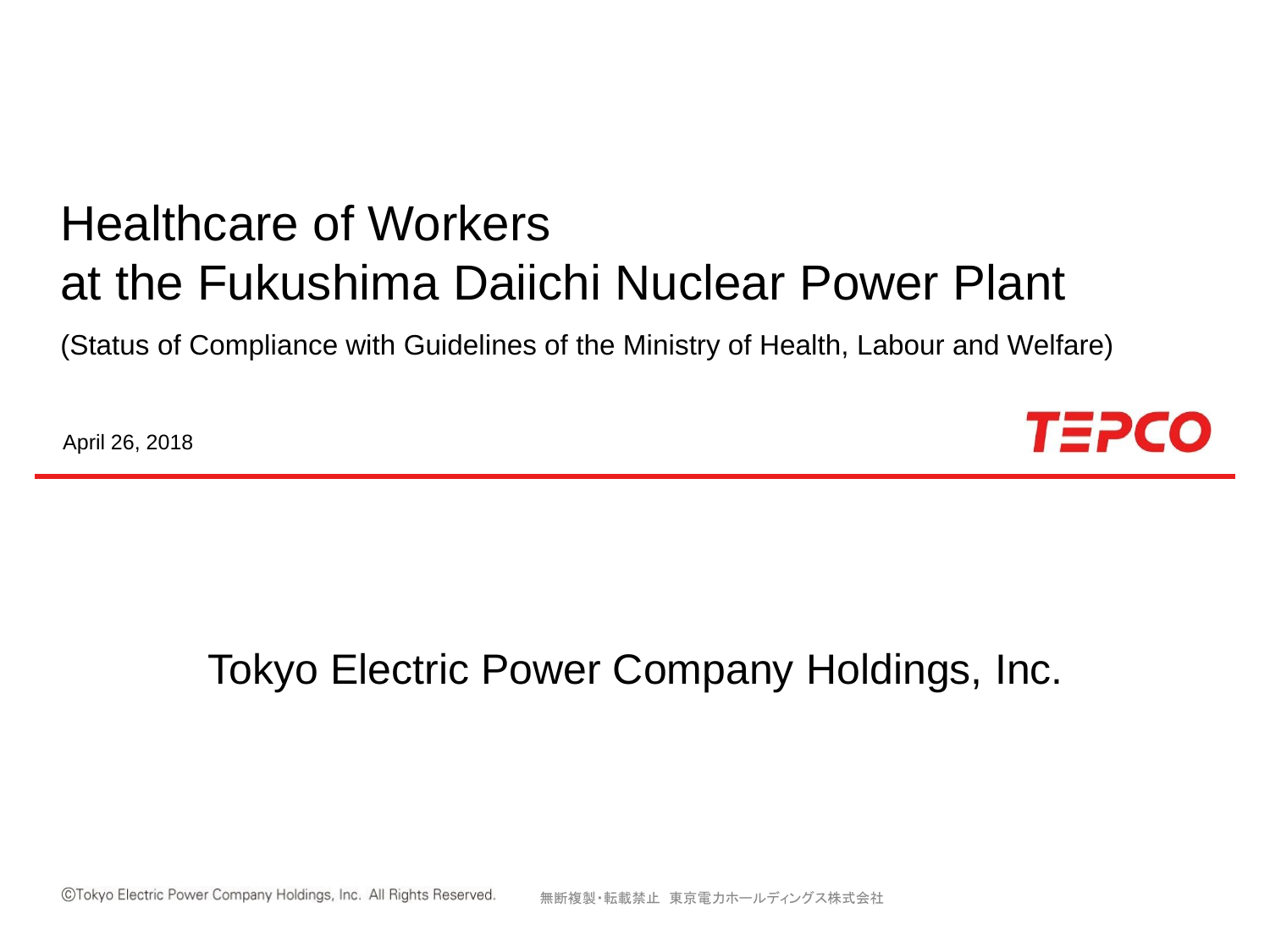

#### **As measures for the healthcare of the workers at the Fukushima Daiichi Nuclear Power Plant, the primary contractors and TEPCO have established and are using a system to address the following workers.**

- Target: Workers who have been determined through medical examinations to **"require thorough examinations," "require medical treatment," or "require continued medical treatment."**
- Purpose: Ensuring that the above workers **have consulted a doctor and, as needed, have been subject to appropriate work-related relief measures.**

#### <Background>

- As a response to the guidelines of the Ministry of Health, Labour and Welfare, we started to use the system in July/August 2016 (partially in August), with assistance from the primary contractors and using the specific goals and guidance provided by the University of Occupational and Environmental Health, Japan.
- For the time being, the status of health management will be checked based on quarterly reports from each primary contractor.
	- (Starting with the 2nd quarter of FY 2016, the status of health management has been reported at meetings by the office for meetings of the team for addressing decommissioning and contaminated water issues.)
- **This report contains information about the health management status in the 3rd quarter of FY 2017 covering the medical examinations for October–December) and about the follow-up statuses in the 2nd quarter and earlier.** ⇒ The summary is shown on pages 2 and 3.

#### [Specific Goals]

- TEPCO and the primary contractors must ensure that the workers of the relevant subcontractors:
- 1) Receive necessary medical examinations on a periodic basis;
- 2) Consult a doctor if they have been determined through a medical examination to require medical treatment or a thorough examination;
- 3) Continue to receive necessary medical treatment at least while working at the site of the Fukushima Daiichi Nuclear Power Plant if they have been determined by a doctor to require medical treatment;
- 4) Are treated according to necessary actions including appropriate work-related relief measures based on the results of periodic medical examinations; and/or
- 5) Are subject to appropriate work-related relief measures, with their implementation status being continuously checked and the measures being continuously reviewed.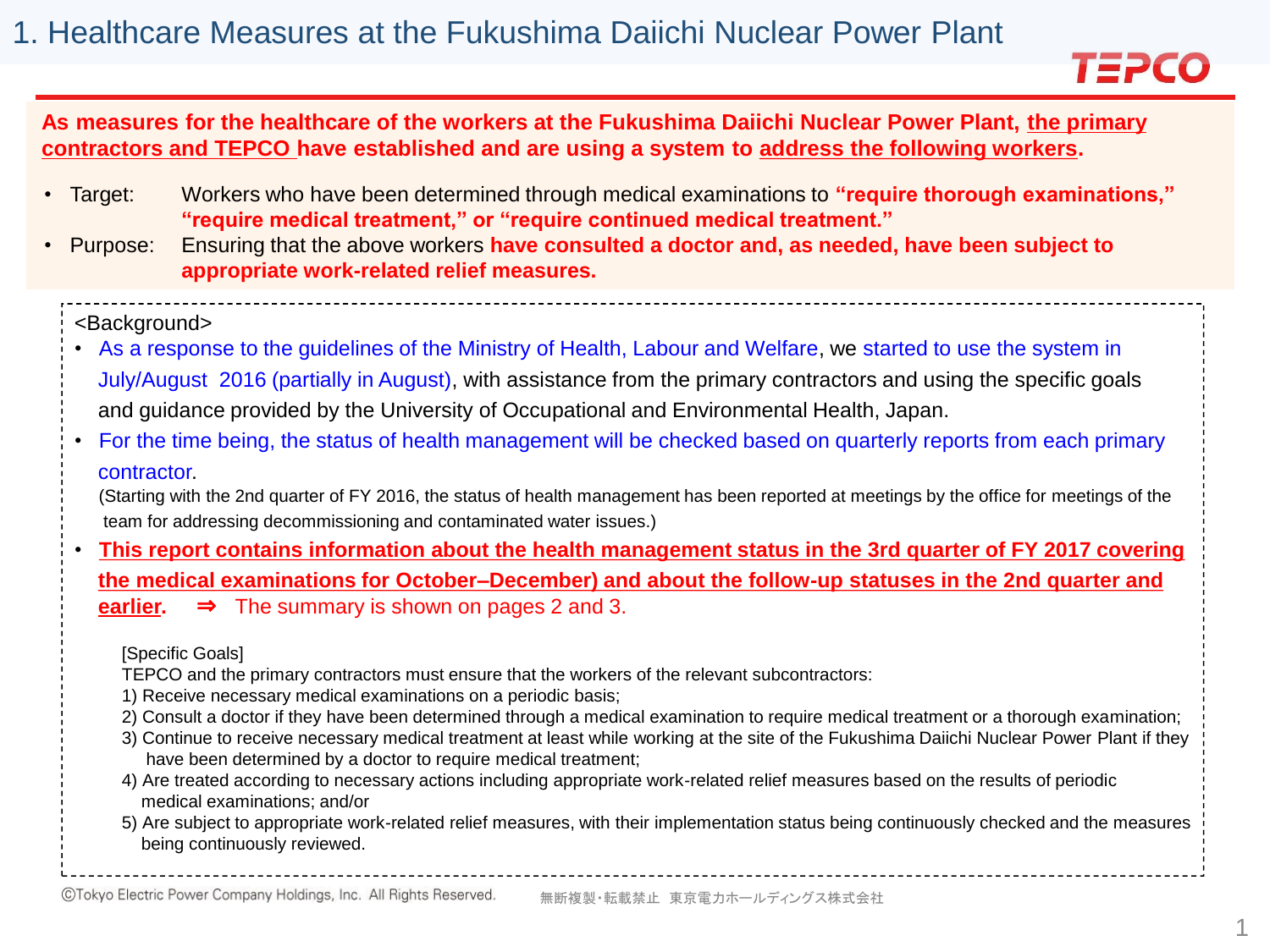#### 2. Results: Summarizing the Status of Management for Medical Examinations in the 3rd Quarter TEPCO

**Results: summarizing the status of management for medical examinations conducted in the 3rd quarter (October–December)**

**(1) The workers' reception of medical examinations and the results** [No. of offices covered: 51 (primary contractors: 48)]

- A total of 6,043 workers received medical examinations during the period, and 1,477 (24% of all workers) were determined to "require thorough examinations," "require medical treatment," or "require continued medical treatment." The number of those determined to "require thorough examinations" was 504 (8% of all workers).
	- Note: Applicable laws and regulations require that radiation workers should receive medical examinations before they start working as radiation workers and subsequently twice a year.

#### **(2) Status of those determined to "require thorough examinations"**

- The reports from the primary contractors indicated that 70% of the workers had already received thorough examinations and had been subject to appropriate work-related relief measures by the companies, as needed (A); if those who were expected to be subject to appropriate measures soon (B) were included, the achievement rate was 82%.
- All contractors are appropriately implementing the guidance and management under the established system.
- 18% of the workers concerned replied that they had not received medical examinations after they had been given guidance (C). Their subsequent statuses will be checked through the next reports for the 4th quarter.

| Number of workers determined to "require thorough examinations": 504     |     |
|--------------------------------------------------------------------------|-----|
| i Status                                                                 |     |
| A (workers have received thorough exams and, as necessary, the companies | 351 |
| have applied appropriate work-related relief measures to the workers)    |     |
| $\frac{1}{2}$ B (Workers are undergoing examinations)                    | 60  |
| C (Workers have not yet received thorough exams after guidance)          | 93  |
|                                                                          |     |

Note: We asked the contractors to report the statuses of those "requiring medical treatment" and "requiring continued medical treatment," namely, those not "requiring thorough examination," through the reports for the quarter after the next.

⇒ The primary contractors are appropriately reporting the statuses, indicating that the systems built by them are effectively functioning, and are even able to identify how the workers are addressed by the relevant subcontractors.



Note: The numbers of workers indicated are simple sums of those reported from each company. Some workers may have been counted more than once if they were relocated or if the system counted workers on a per medical examination category. The same applies to the figures on the next page.